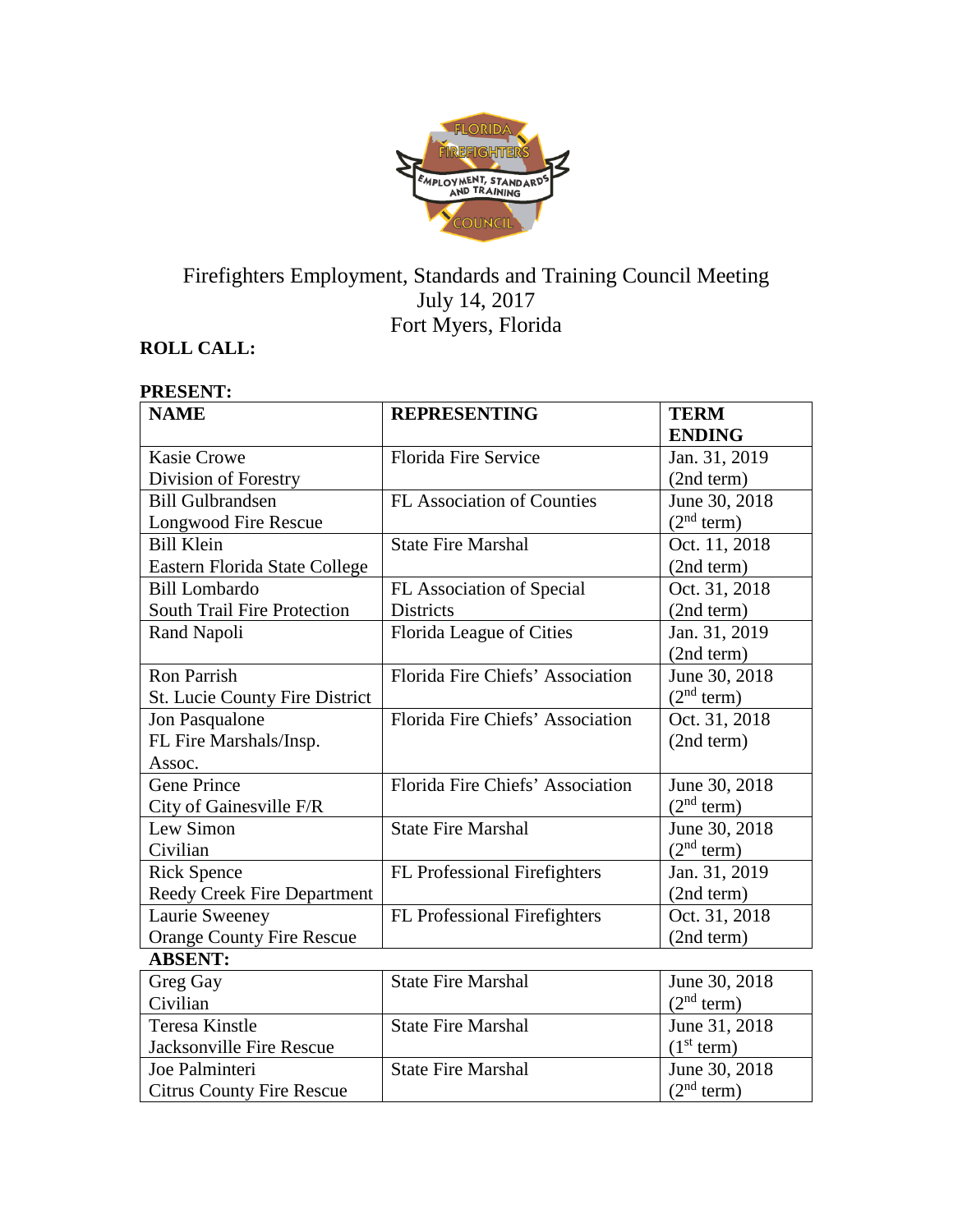The Firefighters Employment, Standards and Training Council meeting was called to order.

**On a motion duly made**, the minutes from the Firefighters Employment, Standards and Training Council held on April 10, 2017 were approved.

### **Motion carried**.

Chairman Napoli announced the appointment of new Council member Teresa Kinstle. Ms. Kinstle is a Chief Officer with Jacksonville Fire Rescue.

# **REPORT FROM DIVISION:** *given by Julius Halas, Director*

- New Chief Financial Officer, Jimmy Patronis, has been appointed by Governor Scott 6/30/2017.
- Legislation
	- o HB 653 High Rise Retro Fit Vetoed
	- o This year the Legislative Session will be Jan. 9 March 9, 2018
	- o FF Grants up over 10 million
		- **Monticello VFD received 18, 680 for SCBA**
		- 9 departments will receive funds this year
		- 1 million will be for career agencies (PPE)
		- 7.1 million for FD's and Training Centers
		- Have one fiscal year to spend
- The Annual Fallen Firefighter Memorial will be held on Friday, October 13, 2017

# **REPORT FROM THE BUREAU:** *given by Mike Tucker, Bureau Chief*

### **Working on**;

- Language to clarify Special Chief Certification
- Lifetime Firefighter Certification
	- o Working on application, will go through rule making within 60 days
	- o This certification will be tracked in FCDICE
	- o AARF Certification listening sessions upcoming for curriculum, etc.
- FFIRS working to implement into curriculum (Fire Officer/SERP)

### **Fire College**;

- New Instructor Mary-Ellen Harper. Ms. Harper will be focusing on on-line education and tracking of providers that are offering on-line classes
- Certifications
	- $\degree$  2015 6, 031 certifications issued
	- o 2016 6, 584 certifications issued
- Performance Objectives working on revising to provide consistency